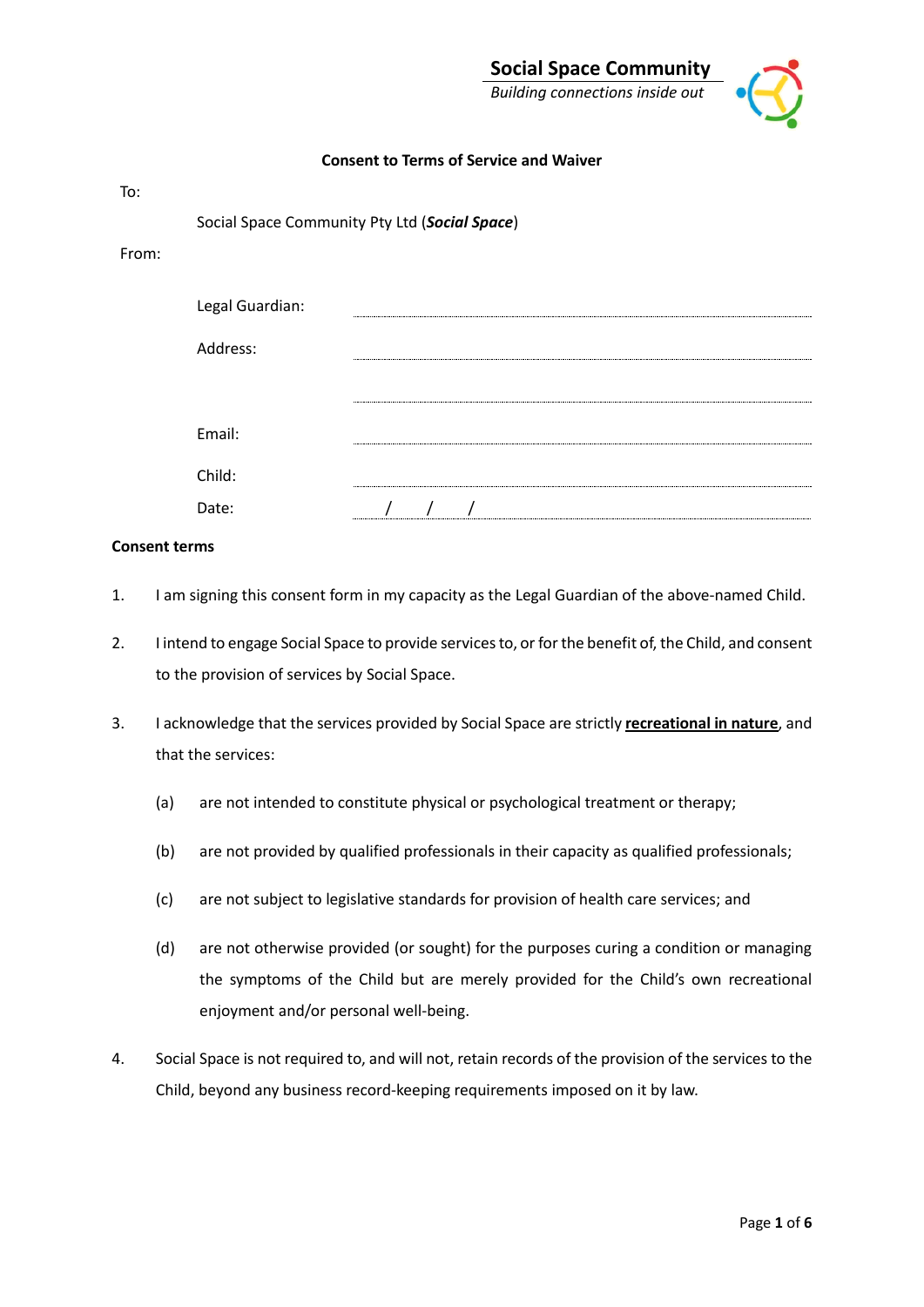

# **Where someone else brings the Child to a class/activity**

- 5. The Child must be accompanied by an adult during receipt of the services provided by Social Space.
- 6. Someone other than the legal guardian may accompany the Child, however that person:
	- (a) must have been provided with a copy of this document;
	- (b) must have read and agreed to the terms contained within; and
	- (c) may be provided by a copy of this document by Social Space; and
	- (d) may be asked by Social Space to confirm that person's agreement to the terms within, prior to attending an activity or class.

#### **Safety**

- 7. It is my responsibility to advise Social Space of any conditions or symptoms of the Child (for example, any; anxiety, sensory processing issues, allergies, medical conditions such heart conditions or epilepsy, or similar conditions or similar conditions) where those conditions or symptoms may heighten the risk faced by the Child when receiving the services, or the risk posed by the Child to other recipients of the services, or any risk to invitees to the premises in which Social Space conducts the services.
- 8. I am responsible for the safety of the Child during the provision of the services by Social Space and can instruct Social Space to withhold provision of services to my Child at any time.
- 9. I am responsible for the actions of the Child during the provisions of the services by Social Space.
- 10. I will actively supervise the Child during the provision of the services by Social Space.
- 11. Safety is Social Space's main priority. If the Child's behaviour is a clear risk to other persons present, facilitators of any activities/classes will advise Social Space of this fact and Social Space is authorised to make any changes to the delivery of the services to the Child to reduce the risk.
- 12. I am entitled to request a copy of the safety standards, practices, or policies of Social Space at any time, or to request any further information (related to safety) from directors, employees, or agents, of Social Space at any time.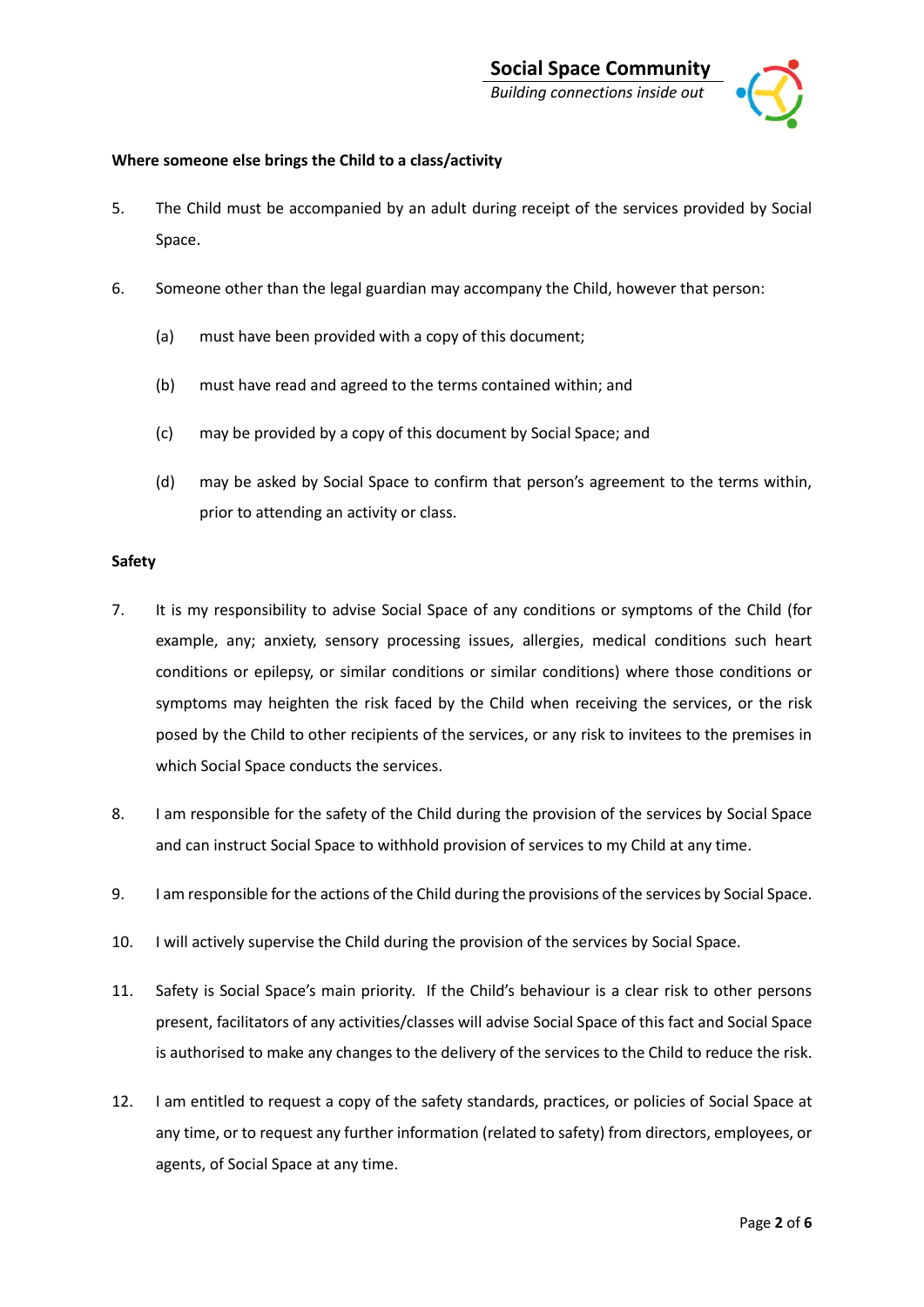

# **Photography**

- 13. Social Space is committed to the privacy and well-being of all service recipients. Photography of any kind is not permitted of any other recipients of the services (e.g. any other children), without the consent of their legal guardians.
- 14. Social Space will take steps to ensure that no specific service recipient is the subject of any direct photography without the consent of their legal guardian.
- 15. Social Space may take photography of the wider classroom, or any works created by the Child. Such photography may include all or part of the Child's image, however, it will not be solely focused on the Child. By signing this form, I consent to this type of photography by Social Space, and to any subsequent posting of this type of photography on their website or social media.
- 16. If you are ever concerned regarding any photography, you can:
	- (a) ask that the Child be removed from the class/activity whilst photographs are being taken;
	- (b) review any photographs immediately after they are taken; and
	- (c) request that photographs which include the Child be removed from publication and destroyed.

# **Services via videoconference**

- 17. Social Space may offer activities by way of videoconferencing (utilising services such as Zoom). Any such video-conferenced classes will not be recorded by Social Space.
- 18. You will be required to obtain any supplies required during the activity, prior to the start of the videoconferencing session.
- 19. If any program or packaged offer for a series of activities includes services proposed to be conducted via tele-link, you will be informed of this prior to payment for any such program.
- 20. Social Space may utilize videoconferencing technology for physical classes, in circumstances where parents or other relatives (either by blood relation or at law) are unable to attend physically. The Child must be supervised physically by an adult in such circumstances, and any person conducting the videoconferencing must ensure no recording focussed on other service recipients is undertaken in line with Social Space's policy on photography.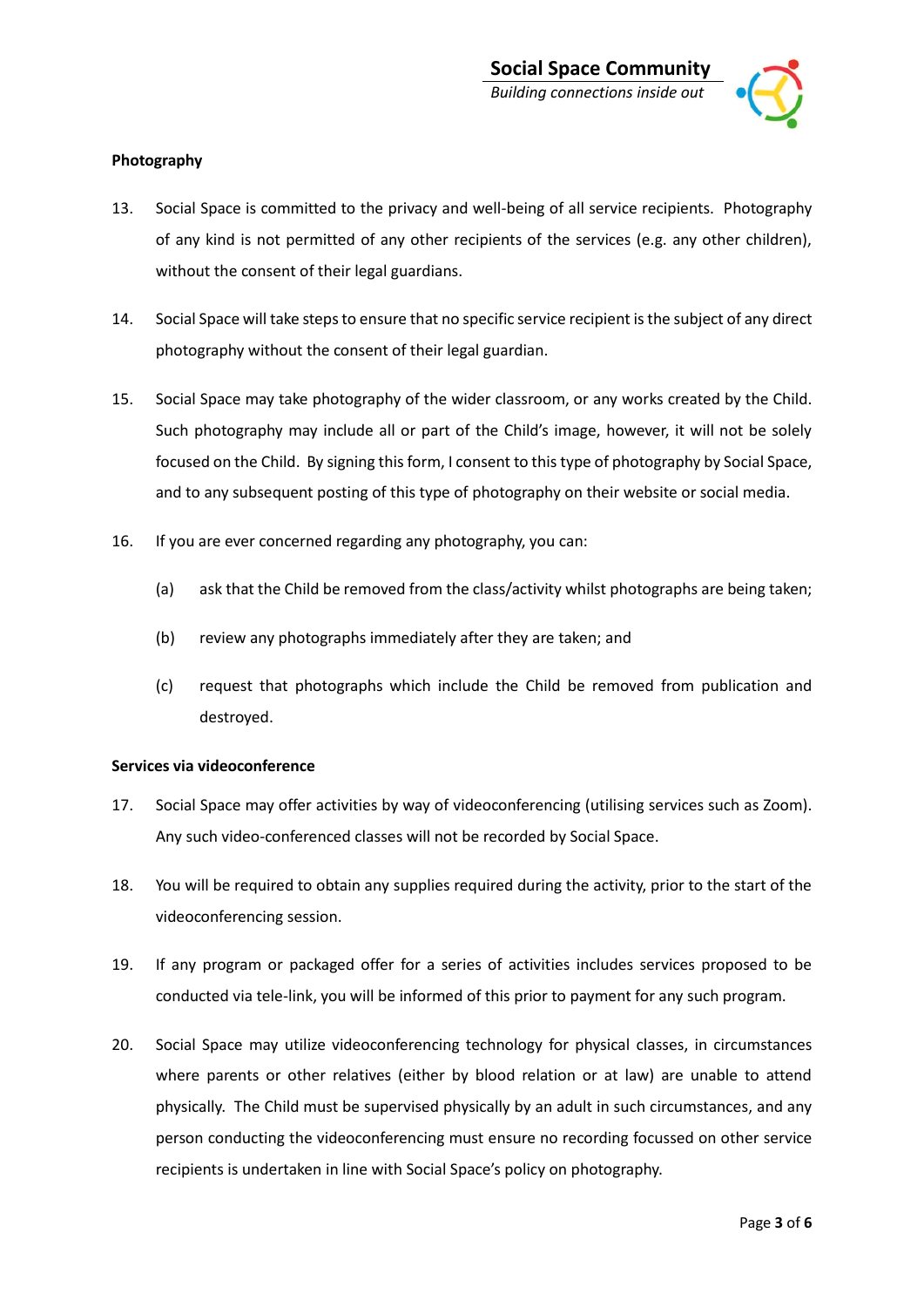

### **Waiver**

- 21. I understand that, by signing this consent form, the Child will be receiving services that may include:
	- (a) light yoga (focusing on breathing and mindfulness activities);
	- (b) visual arts and crafts;
	- (c) painting; and
	- (d) other recreational group activities.
- 22. While the risk for the proposed activities is likely to be low, and those activities are not intended to be intensely physical activities, I understand and acknowledge that the Child's participation in the activities involves certain unavoidable risk. Those risks may result in harm to person or property. I accept and voluntarily assume such risks on behalf of both the Child and I by signing this form.
- 23. I agree to release, indemnify, and hold harmless Social Space Community, including its directors, employees, or agents, from any and all; liability, loss, damages, costs, claims, and/or causes of action, to the extent permitted by law.
- 24. This waiver is only intended to apply to the extent permitted by law. Execution of this waiver does not prevent a claim against Social Space, or any other person, as result of that entity's own negligence or wilful misconduct, or a claim made pursuant to the *Australian Consumer Law*.
- 25. In the event of an emergency requiring medical care, the undersigned authorises Social Space apply emergency first aid to the Child (if required).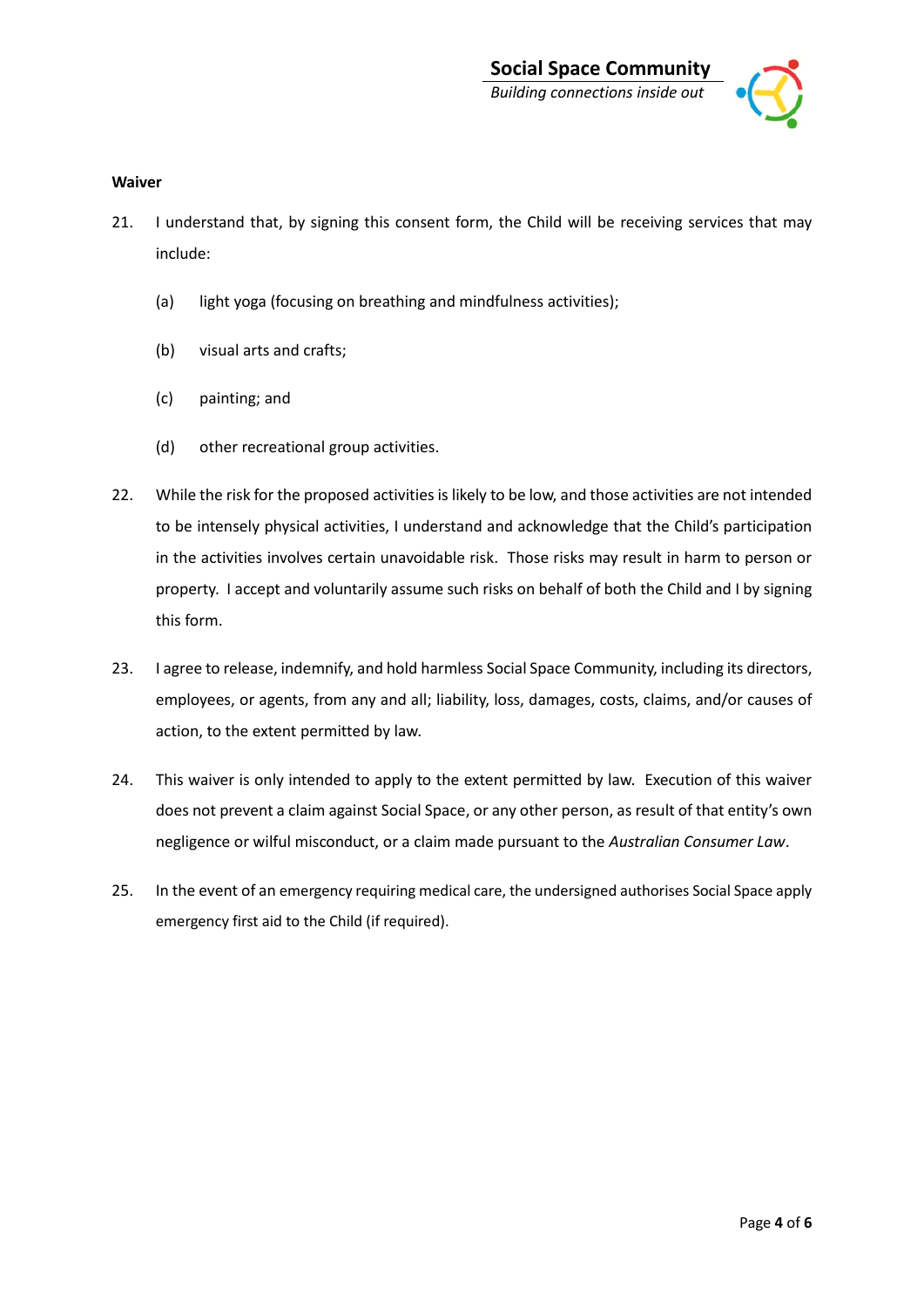

# **Obligations as a Blue Card holder**

- 26. The services will be provided by persons holding a valid Blue Card under the *Working with Children (Risk Management and Screening) Act* 2000 (Qld).
- 27. By signing this consent form, I consent to Social Space, including its directors, employees, or agents, fulfilling its obligations as a Blue Card organisation, including:
	- (a) by reporting a disclosure or reasonable suspicion that harm has come to a child (as defined in section 9 of the *Child Protection Act* 1999 (Qld)); and
	- (b) by updating and implementing safety standards to ensure the safety of children in receiving the services.

# **Communication and changes**

- 28. Social Space is authorised to contact you by way of email communication using the email address listed on this form, in relation to the services.
- 29. Social Space may make changes to its terms of service from time to time. If this occurs, Social Space will email a copy of the amended terms of service to you.
- 30. If the Child continues to attend classes or activities after receipt of any amended terms of service by you to the email address listed in this document, you will be deemed to have accepted those amended terms of services unless you advise Social Space otherwise.

# **List of Risks**

List any conditions or symptoms of the Child that Social Space facilitators should be aware of (for example and not limited to *medical conditions, motor planning issues, fine motor or gross motor difficulties, ADHD, impulse control issues, executive functioning difficulties, anxiety, auditory, tactile, olfactory sensory sensitivities, allergies, speech and language difficulties)*

| 3. |  |
|----|--|
|    |  |